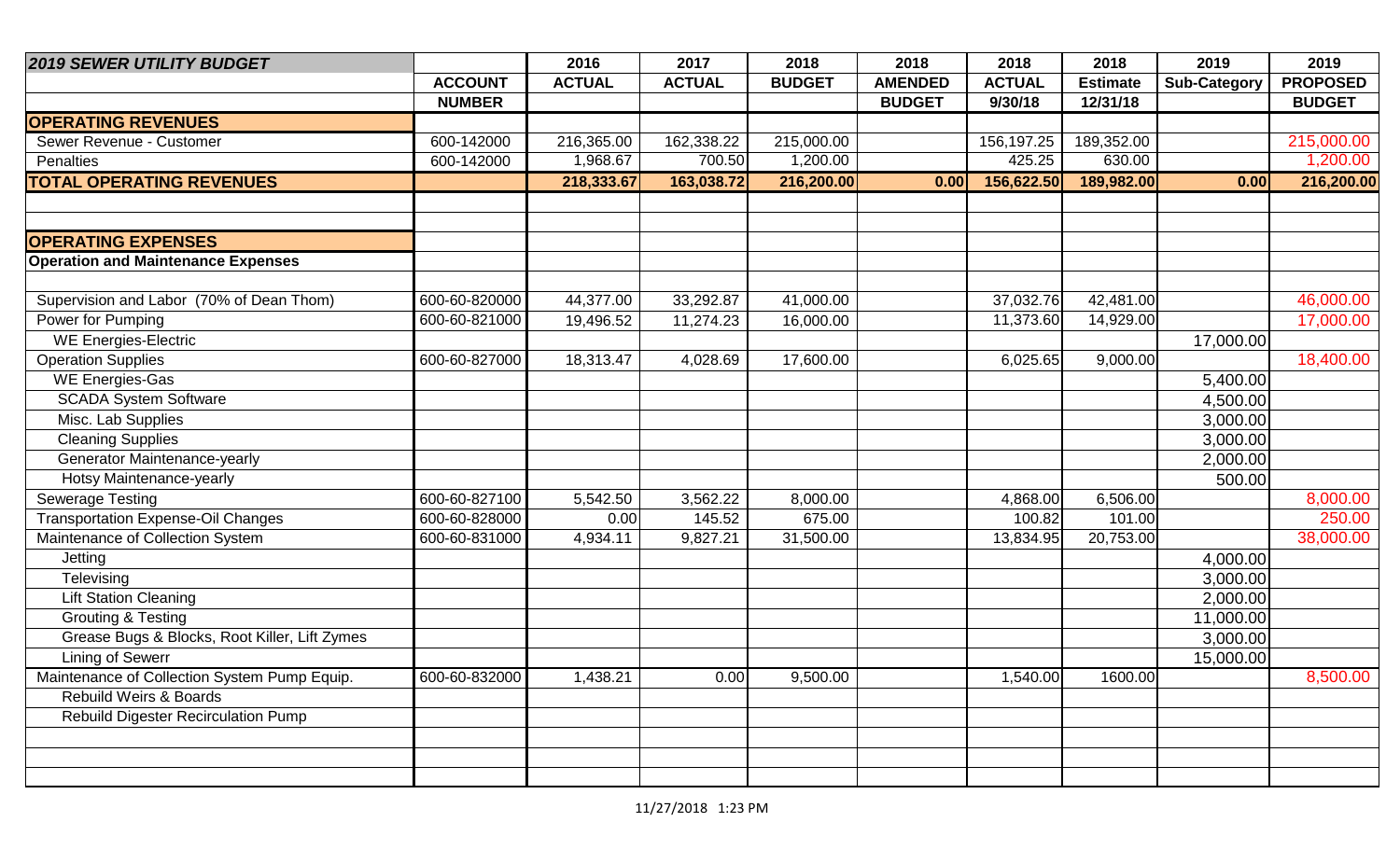| <b>2019 SEWER UTILITY BUDGET</b>                     |                | 2016          | 2017          | 2018          | 2018           | 2018          | 2018            | 2019                | 2019                  |
|------------------------------------------------------|----------------|---------------|---------------|---------------|----------------|---------------|-----------------|---------------------|-----------------------|
|                                                      | <b>ACCOUNT</b> | <b>ACTUAL</b> | <b>ACTUAL</b> | <b>BUDGET</b> | <b>AMENDED</b> | <b>ACTUAL</b> | <b>Estimate</b> | <b>Sub-Category</b> | <b>PROPOSED</b>       |
|                                                      | <b>NUMBER</b>  |               |               |               | <b>BUDGET</b>  | 9/30/18       | 12/31/18        |                     | <b>BUDGET</b>         |
| Maintenance of Treatment Plant                       | 600-60-833000  | 3,509.11      | 14,602.00     | 4,200.00      |                | 2,215.94      | 3,000.00        |                     | 3,500.00              |
| Calibration                                          |                |               |               |               |                |               |                 | 2,000.00            |                       |
| Digester Clean Out                                   |                |               |               |               |                |               |                 | 1,500.00            |                       |
| Maintenance of Building and Grounds                  | 600-60-834000  | 1,167.63      | 206.00        | 3,400.00      |                | 0.00          | 1,000.00        |                     | $\overline{5,600.00}$ |
| Lawn Mower Blades                                    |                |               |               |               |                |               |                 | 600.00              |                       |
| Maintenance                                          |                |               |               |               |                |               |                 | 3,000.00            |                       |
| Lawn Mower with Broom                                |                |               |               |               |                |               |                 | 2,000.00            |                       |
| Office Wages                                         | 600-60-850000  | 9,493.02      | 8,154.85      | 11,600.00     |                | 11,036.29     | 14,237.00       |                     | 21,200.00             |
| <b>General Office Supplies</b>                       | 600-60-851000  | 6,073.66      | 4,447.52      | 6,600.00      |                | 4,650.81      | 5,991.00        |                     | 7,630.00              |
| SCADA Telephone & Fax                                |                |               |               |               |                |               |                 | 5,000.00            |                       |
| Charter                                              |                |               |               |               |                |               |                 | 1,800.00            |                       |
| Dalee Water                                          |                |               |               |               |                |               |                 | 230.00              |                       |
| Supplies                                             |                |               |               |               |                |               |                 | 2,000.00            |                       |
| <b>Outside Services Employed</b>                     | 600-60-852000  | 13,030.84     | 12,335.94     | 19,735.00     |                | 18,791.16     | 23,000.00       |                     | 20,700.00             |
| <b>BakerTilly-Auditors</b>                           |                |               |               |               |                |               |                 | 7,000.00            |                       |
| <b>Civic System Support-Accounting Software</b>      |                |               |               |               |                |               |                 | 3,500.00            |                       |
| <b>Diggers Hotline</b>                               |                |               |               |               |                |               |                 | 200.00              |                       |
| <b>Ruekert Mielke</b>                                |                |               |               |               |                |               |                 | 5,000.00            |                       |
| Phosphorus                                           |                |               |               |               |                |               |                 | 5,000.00            |                       |
| Insurance Expense (50% of total See Village Budget)  | 600-60-853000  | 4,606.54      | 5,804.03      | 7,926.00      |                | 2,185.56      | 7,926.00        |                     | 7,537.00              |
| Pension & Benefits (50% of total See Village Budget) | 600-60-854000  | 19,566.66     | 12,900.27     | 18,000.00     |                | 12,549.25     | 18,000.00       |                     | 17,200.00             |
| <b>Other General Expenses</b>                        | 600-60-856000  | 1,579.27      | 2,441.28      | 2,300.00      |                | 2,172.93      | 2,300.00        |                     | 2,300.00              |
| <b>DNR Fees</b>                                      |                |               |               |               |                |               |                 | 1,300.00            |                       |
| Training                                             |                |               |               |               |                |               |                 | 1,000.00            |                       |
| <b>TOTAL OPERATION &amp; MAINT. EXPENSES</b>         |                | 153,128.54    | 123,022.63    | 198,036.00    | 0.00           | 128,377.72    | 170,824.00      | 114,530.00          | 221,817.00            |
| <b>Depreciation Expense</b>                          | 600-60-403000  | 68,053.00     | 0.00          | 68,000.00     |                | 0.00          | 68,000.00       |                     | 68,000.00             |
| Taxes - Social Security & Medicare                   | 600-60-408000  | 3,828.11      | 2,977.42      | 3,900.00      |                | 3,770.86      | 4,545.00        |                     | 5,300.00              |
| <b>TOTAL DEPRECIATION EXPENSE &amp; TAXES</b>        |                | 71,881.11     | 2,977.42      | 71,900.00     | 0.00           | 3,770.86      | 72,545.00       | 0.00                | 73,300.00             |
|                                                      |                |               |               |               |                |               |                 |                     |                       |
| <b>TOTAL OPERATING EXPENSES</b>                      |                | 225,009.65    | 126,000.05    | 269,936.00    | 0.00           | 132,148.58    | 243,369.00      | 114,530.00          | 295,117.00            |
| <b>OPERATING LOSS/PROFIT</b>                         |                | (6,675.98)    | 37,038.67     | (53, 736.00)  | 0.00           | 24,473.92     | (53, 387.00)    | 0.00                | (78, 917.00)          |
|                                                      |                |               |               |               |                |               |                 |                     |                       |
|                                                      |                |               |               |               |                |               |                 |                     |                       |
|                                                      |                |               |               |               |                |               |                 |                     |                       |